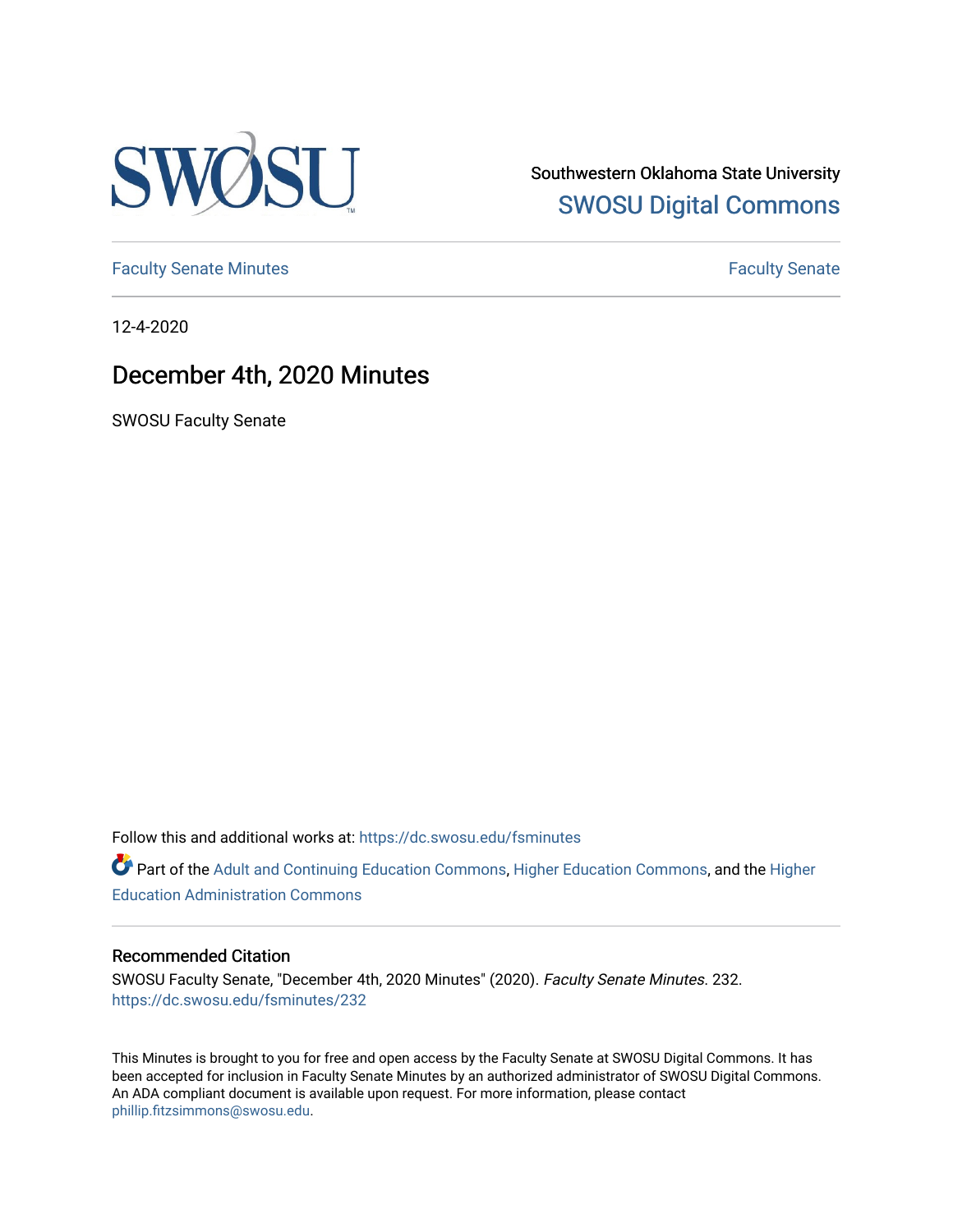# SWOSU Faculty Senate

Approved Minutes Friday, December 4, 2020, 2:30 p.m.

- I. **Call to Order:** Faculty Senate President Karen Sweeney called the December 4, 2020 meeting of the Faculty Senate to Order at 2:30 via Zoom.
- **II. Establishment of a Quorum:** L. Brewer, S. Burgess, B. Chase, M. Claborn, J. Dunn, A. Evert, D. Farris, P. Fitzsimmons, S. Ghosh, M. Hix, S. Kodumtharea, D. Landrum -Geyer, A. Lee, D. Lloyd, S. Long, E. Miliza, V. Nix, K. O'Neal, S. O'Neal, E. Pritchard, H. Ramsey, J. Salmans, H. Saluja, T. Sevin, T. Stein, C. Strauch, K. Sweeney, M. Ubeidat
- III. **Certification of Substitutes:** None
- **IV. Presentation of Visitors:** Dr. Wendy Yoder and Dr. Lori Gwyn- discussed the academic support center organizational chart and how this will be beneficial for students. Follows the strategic plan of the university as well as accreditation requirements.
- **V. Approval of Minutes:** November 2020 Approved

### **VI. Announcements**

- A. President Karen Sweeney
	- 1. Executive Council and Administrative Council Monday, next meeting December 7, 2020
		- a) *Nothing to Report*
	- 2. Faculty Senate Executive officers meeting with Dr. South, December 2, 2020
		- a) *Spring 2021 Semester:* Spring Break cancelled; press release was sent out. The Spring Semester will begin as planned ending a week early. Currently there is no plan to go virtual throughout the Spring Semester. Discussion is ongoing to allow faculty to work remotely. The Work Release Form submitted for the Fall Semester will be considered for the Spring Semester unless someone had a temporary condition that has improved.
		- b) *Title IX training –* See email to complete the training.
		- c) *Enrollment:* Student enrolled as of November 30, 2020 was higher than November 2019. Please continue to enroll students before the end of the Fall Semester. If students should have holds you can create the students plan and they can register for the classes once the hold is removed or they can go to enrollment and have them register them in the courses.
		- d) *President Search Committee:* I would like to ask all Faculty Senate Members to send me questions that they would like answered for the candidate interviews (please send via email). The next meeting of the President Search Committee will be held on December 10, 2020.
		- e) *New Faculty Senate Officers:* It is time to start thinking about holding a position in the Faculty Senate! Needed are President Elect and Secretary/Treasurer.